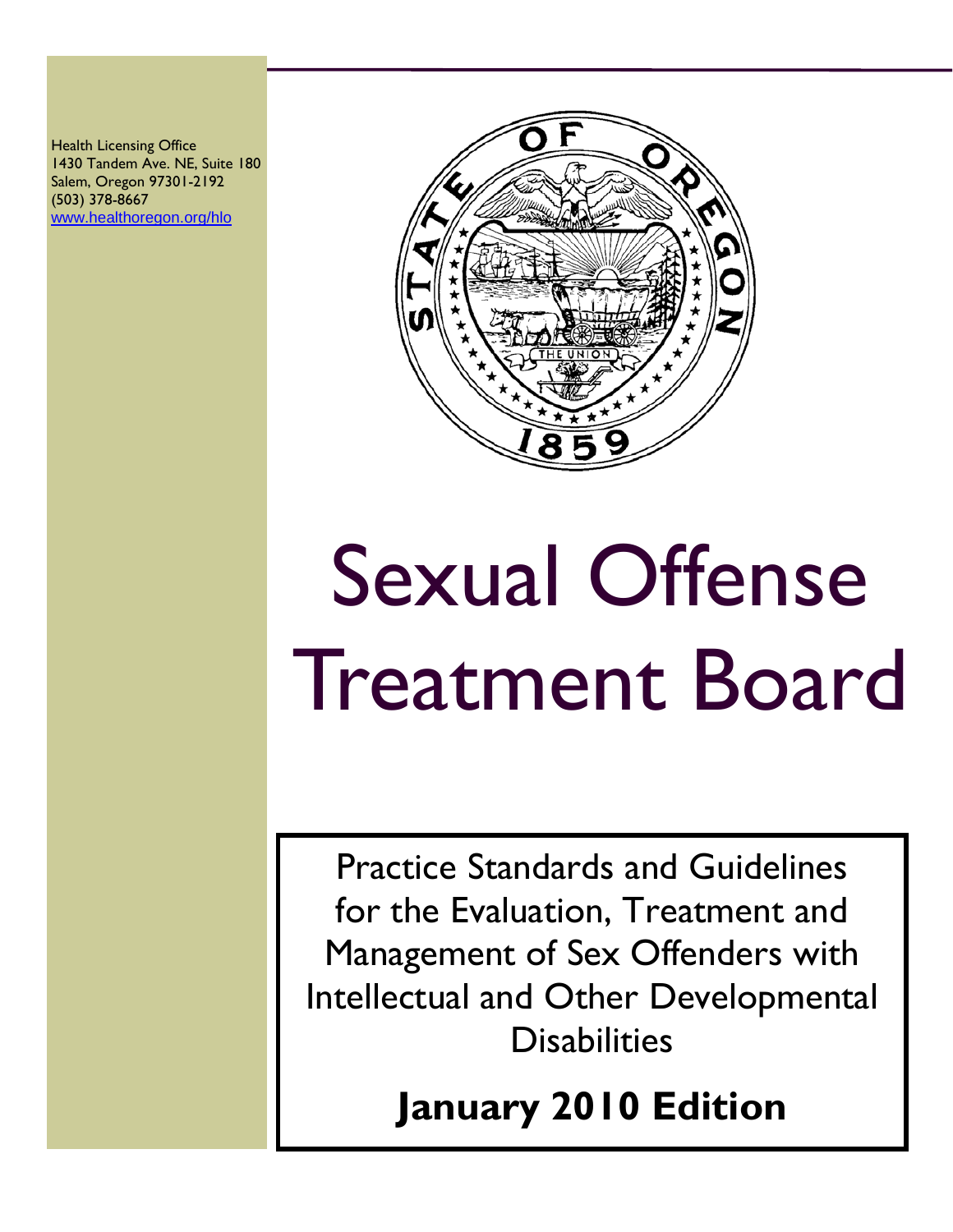#### **Regulation:**

Effective March 15, 2010, and in accordance with ORS 675.400 and OAR 331-840-0070, all certified clinical and associate sex offender therapists as defined in ORS 675.365 and OAR 331-800-0010 must adhere to the following practice standards and guidelines for the evaluation, treatment and management of sex offenders with intellectual and other developmental disabilities.

#### **SECTION 1:**

#### **STANDARDS FOR SEX OFFENSE-SPECIFIC EVALUATIONS**

#### **A. Conducting Evaluations**

Evaluations are conducted to identify levels of risk and specific risk factors that require attention in treatment and supervision, and to assist the court in determining the most appropriate sentence for offenders. Each sex offender must receive a thorough assessment and evaluation that examines the interaction of the offender's intellectual or other developmental disabilities, mental health, social/systemic functioning, family and environmental functioning, and offending behaviors because of the importance of the information to planning subsequent sentencing, supervision, treatment, placement and housing, day programming, and behavioral monitoring. Specialized experience and training is needed to conduct a sex offense specific evaluation with clients who experience intellectual or other developmental disabilities.

Evaluators have an ethical responsibility to conduct evaluations which are within the scope of their training, education, and experience. Clinicians without sufficient training and experience with special needs clients should either obtain the needed training and supervision or refer such clients to another evaluator with the requisite training and experience for such evaluations. All evaluations of special needs clients need to be conducted in a comprehensive and factual manner, regardless of the offender's status within the criminal justice system. Such evaluations are not intended to supplant more comprehensive psychological or neuropsychological evaluations.

#### **When conducting evaluations with special populations:**

• The information must be provided in a manner that is easily understood, verbally and in writing, or through other modes of communication as may be necessary to enhance understanding.

When the evaluator is evaluating a sex offender with intellectual or other developmental disabilities the evaluator must obtain informed assent. The evaluator should be familiar with characteristics of persons with developmental disabilities such as impaired cognitive functioning, communication styles, mental health issues, vocabulary and language skills, and other significant limitations. If the evaluator feels that informed assent could not be acquired at the time of the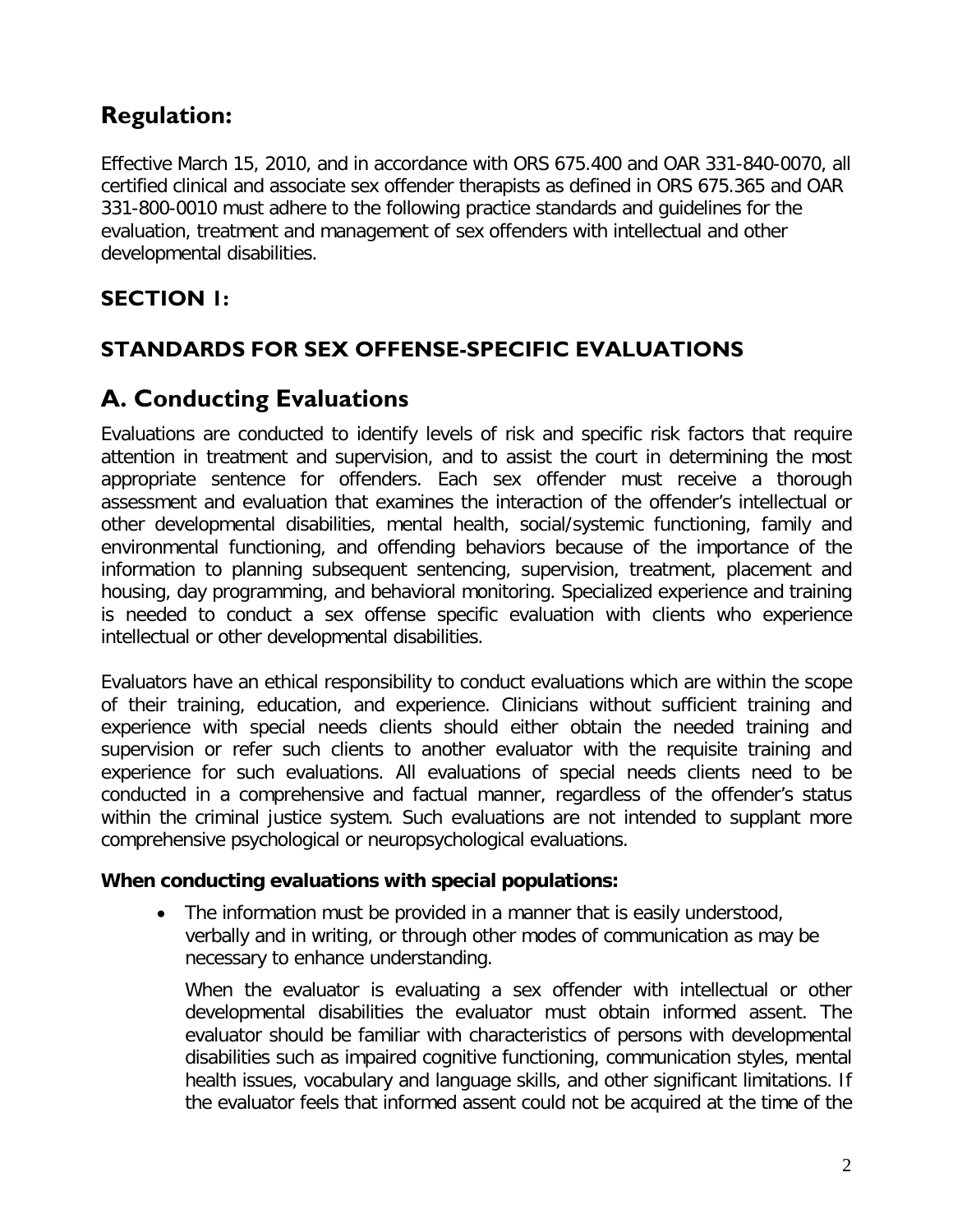evaluation, the evaluator shall obtain assistance from a third party who is not a practitioner from within the same agency. A third party may be an individual or group of individuals who understands the definition of informed assent and who has had significant knowledge of the person's unique characteristics.

• The evaluator shall obtain the assent/consent of the legal guardian, if applicable, and the informed assent/consent of the offender with developmental disabilities for the evaluation and assessments. The legal guardian needs to be informed of the evaluation methods, how the information may be used and to whom it will be released. The evaluator shall also inform the offender with developmental disabilities and the legal guardian about the nature of the evaluator's relationship with the offender and with the court. The evaluator shall respect the offender's right to be fully informed about the evaluation procedures. Results of the evaluation may be reviewed with the offender and the legal guardian upon request.

The mandatory reporting law ORS 675.390 requires certain professionals to report suspected or known abuse or neglect to the local department of social services or law enforcement. Evaluators need to be aware of the laws pertaining to their licensed discipline and function accordingly.

- If informed assent/consent cannot be obtained after consulting with the third party, then the evaluator shall refer the case back to the referring agent, agency, or court.
- The evaluator shall be sensitive to any cultural, ethnic, developmental, sexual orientation, gender, medical and/or educational issues, or disabilities that become known during the evaluation.

#### **B. Evaluation Methodology Concerns**

Due to the complex issues of evaluating sex offenders with intellectual and other developmental disabilities, methodologies are to be applied individually and their administration will be guided by the following:

- When possible, instruments should be used that have relevance and demonstrated reliability and validity which are supported by research in the mental health and sex offender treatment fields as they relate to persons with intellectual or other developmental disabilities.
- If a required procedure is not appropriate for a specific client, the evaluator must document in the evaluation why the required procedure was not done.

Evaluators must carefully consider the appropriateness and utility of using a plethysmography assessment, or VRT assessment with sex offenders who have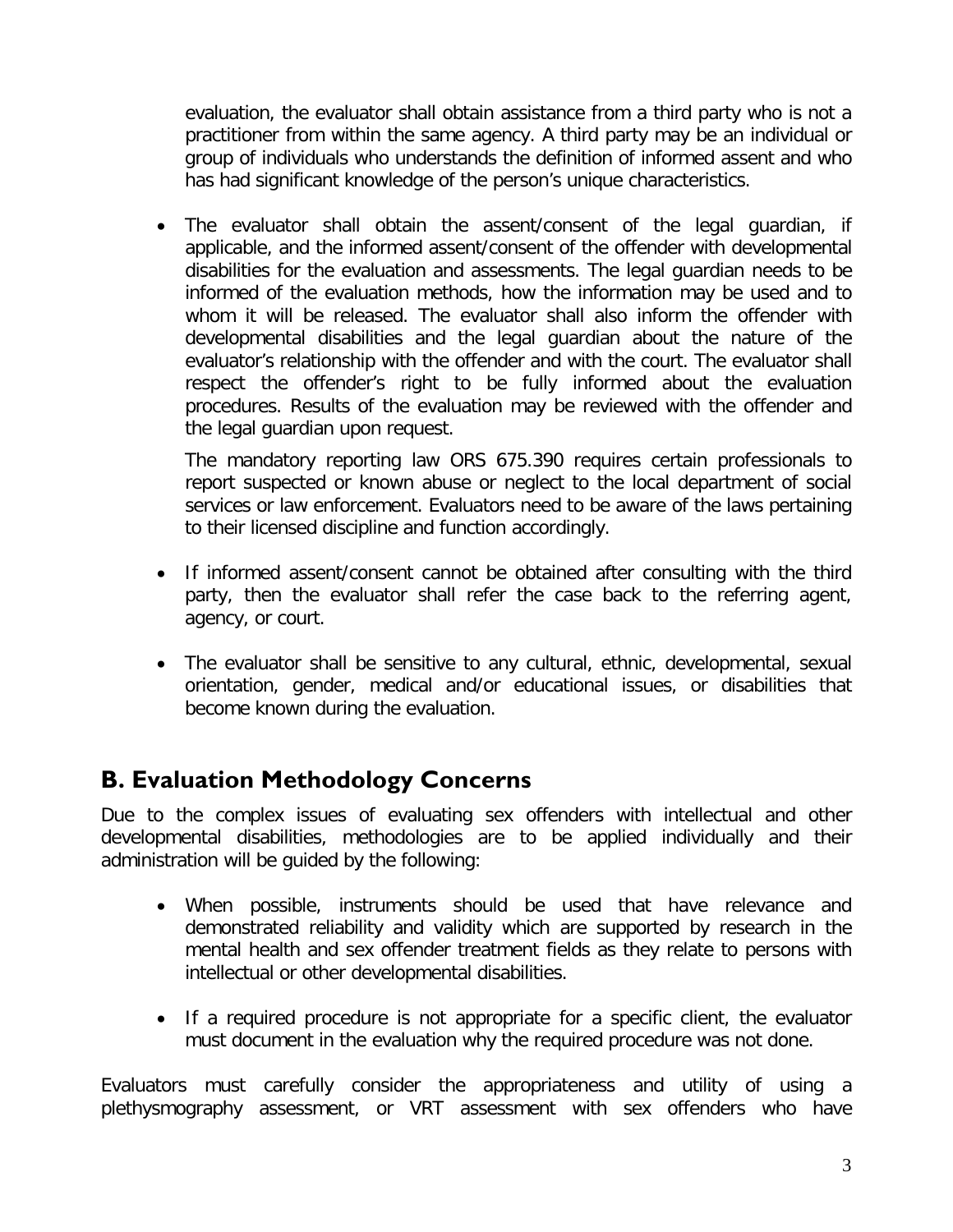developmental disabilities. For these assessments to be effective with this population, evaluators must assess whether the offender has a sufficient level of cognitive functioning to be able to adequately discriminate between stimulus cues and/or respond appropriately to instructions and questions.

Evaluators shall address the level of adaptive functioning and any neuropsychological concerns for sex offenders with intellectual or other developmental disabilities. Evaluators also need to make appropriate recommendations regarding treatment modalities and any need for additional behavioral interventions or containment and supervision requirements.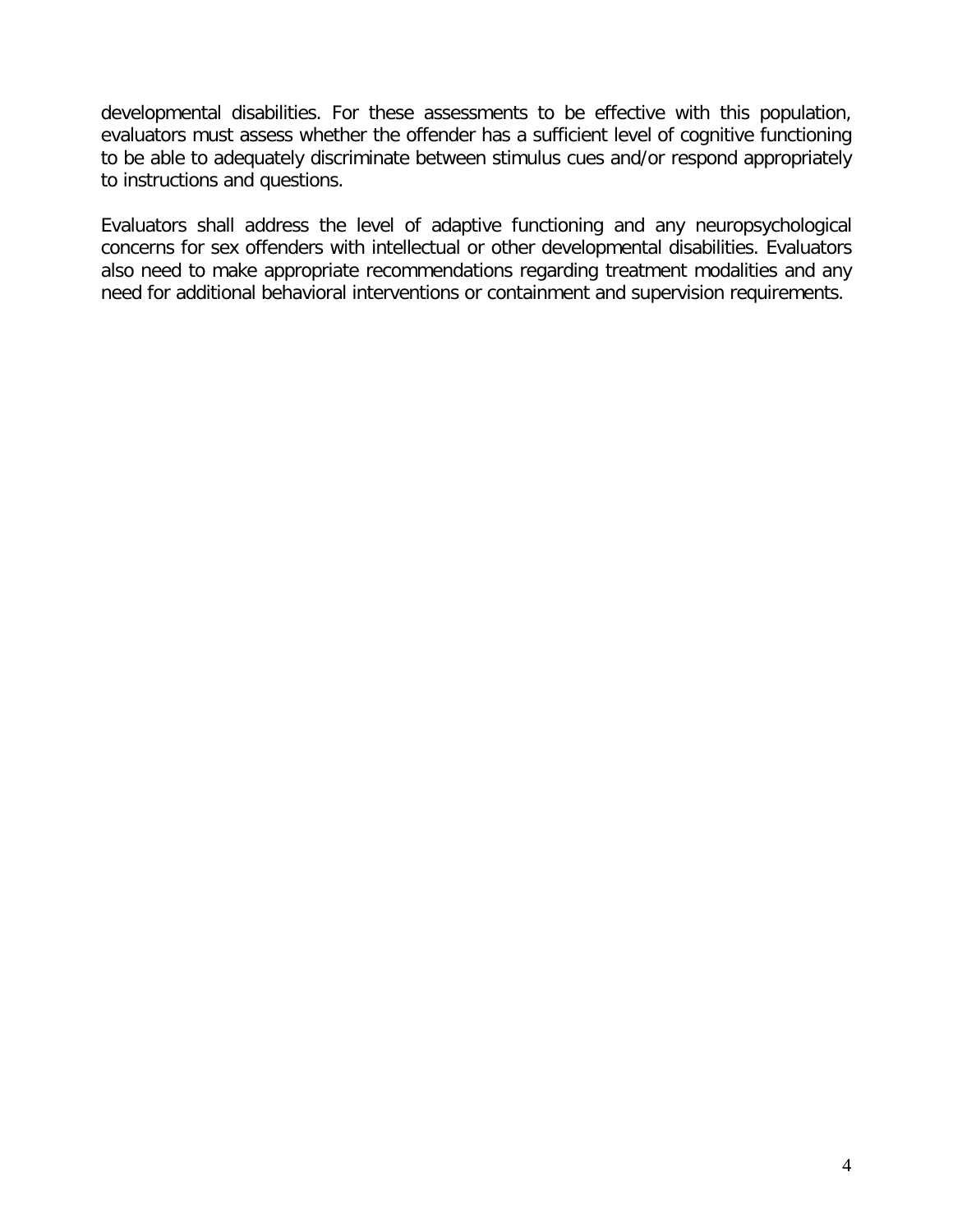### **SECTION 2:**

#### **ADDITIONAL EVALUATION AREAS FOR SEX OFFENDERS WITH DEVELOPMENTAL DISABILITIES**

The evaluation and any subsequent assessments must be sensitive to the rights and needs of the victim and the client. The evaluator shall be sensitive to any cultural, language, ethnic, developmental, sexual orientation, gender, gender identification, medical and/or educational issues that may arise during the evaluation. Evaluators shall select evaluation procedures relevant to the individual circumstances of the case and commensurate with their level of training and expertise. Each phase of an evaluation shall address strengths, risks and deficits in the following areas:

- Psycho-social history, including sexual history
- Cognitive functioning
- Adaptive functioning (e.g., independent living skills, social judgment and competencies, impulse control, treatment amenability and/or ability to participate in group settings)
- Sexual information and comprehension level
- Expressive and receptive language skills
- Developmental /social level of functioning
- History of trauma and reactivity
- Family and community support systems
- Assessment of static and dynamic risk factors
- Specific intervention recommendations
- Feasibility of polygraph testing or similar surveillance techniques

Evaluation methods may include the use of clinical procedures, screening tests, observational data, advanced psychometric measurements and special testing measures. The gathering of collateral information from a broad base of resources needs to be emphasized when evaluating clients with intellectual and other developmental disabilities. Collateral information may be more reliable and valid than self-report data, but all self report information should be included in the evaluation.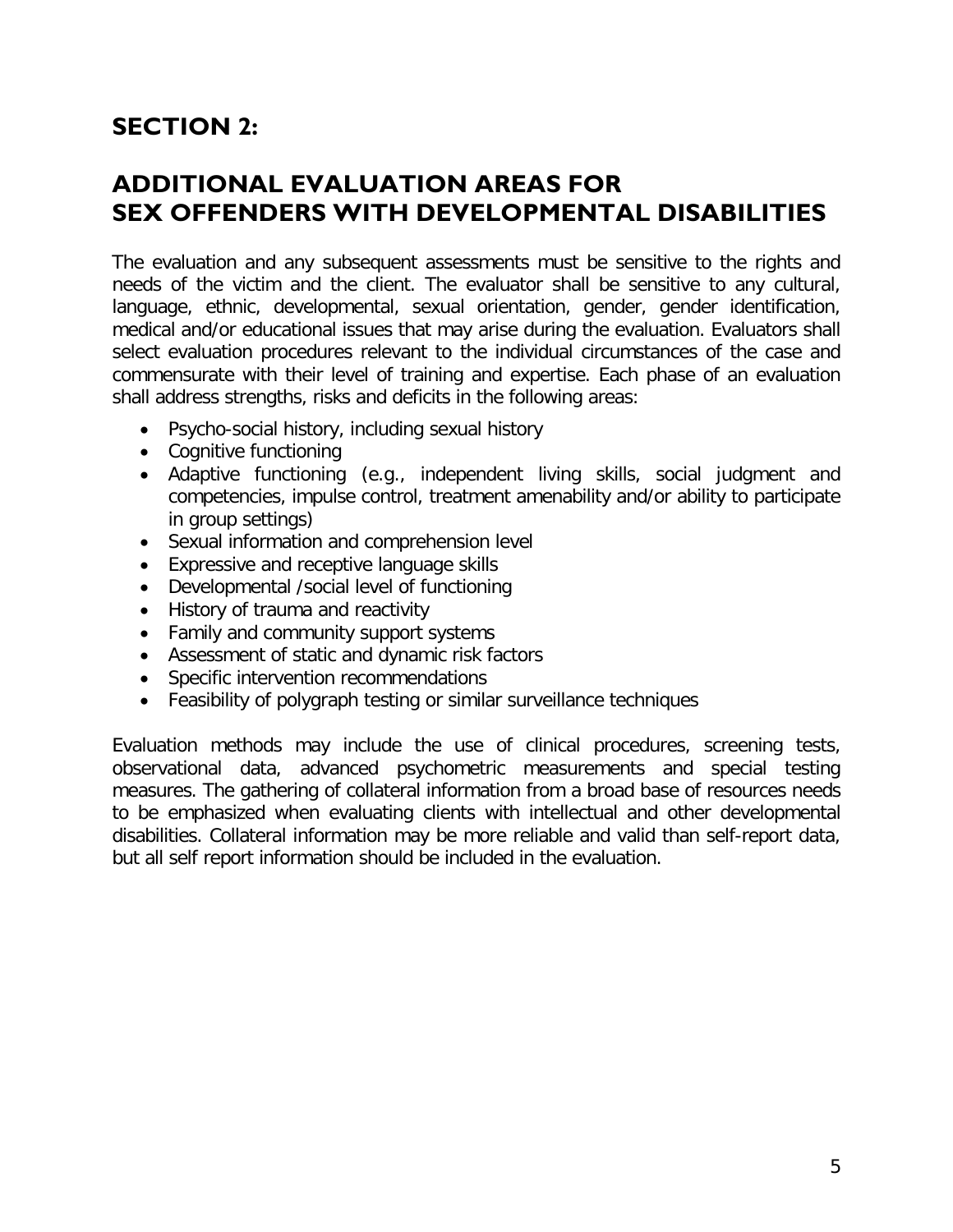## **SECTION 3:**

#### **QUALIFICATIONS OF TREATMENT PROVIDERS, EVALUATORS AND WORKING WITH SEX OFFENDERS**

Clinical level treatment providers and evaluators who want to provide evaluation and/or treatment services to sex offenders with developmental disabilities must demonstrate education, training and experience specifically relevant to the assessment and treatment of intellectually or developmentally disabled sex offenders as identified in the in section 3.

Associate level providers, who do not have a graduate degree in social sciences with specific training in evaluation of persons who are developmentally disabled, should not be involved in the clinical evaluation of special needs populations. Associate level providers must provide treatment for developmentally disabled clients only when under the direct supervision of a Clinical level treatment provider who has the requisite training and experience to evaluate and/or treat developmentally disabled clients.

Developmental disabilities specific training may include but is not limited to trainings from these areas:

- Treatment, evaluation and monitoring considerations for the sex offender with intellectual or other developmental disabilities
- Assessment tools and procedures for persons with intellectual and other developmental disabilities
- Impact of developmental disability on the individual
- Healthy sexuality and sex education for the sex offender with developmental disabilities
- Statutes, rules and regulations pertaining to individuals with developmental disabilities
- Co-occurring mental health issues
- Co-occurring family and other support systems
- The role of the regional center/department of developmental disabilities services in the lives of these clients